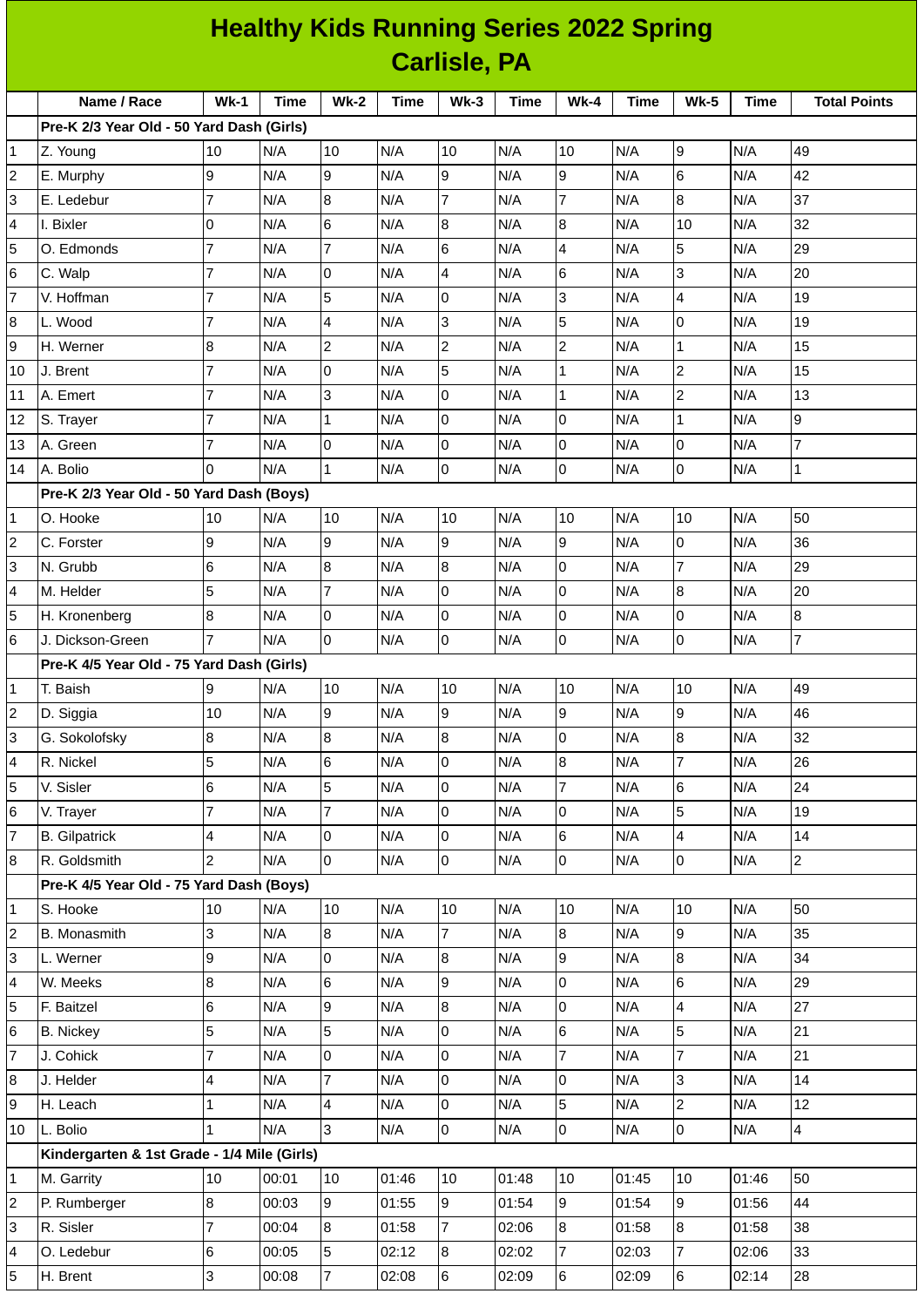## **Healthy Kids Running Series 2022 Spring Carlisle, PA**

| 6              | K. Goldsmith                               | 4               | 00:07 | 5              | 02:12 | 0              | N/A   | 4              | 02:19 | 4              | 02:18 | 17                       |
|----------------|--------------------------------------------|-----------------|-------|----------------|-------|----------------|-------|----------------|-------|----------------|-------|--------------------------|
| $\overline{7}$ | I. Peffer                                  | $\overline{c}$  | 00:09 | $\mathbf{1}$   | 02:29 | 3              | 02:21 | 4              | 02:19 | 5              | 02:17 | 15                       |
| 8              | A. Over                                    | 9               | 00:02 | 6              | 02:10 | 0              | N/A   | 0              | N/A   | 0              | N/A   | 15                       |
| 9              | S. Sokolofsky                              | $\mathbf{1}$    | 00:10 | 3              | 02:19 | 5              | 02:16 | 0              | N/A   | 3              | 02:24 | 12                       |
| 10             | E. O'Donnell                               | 5               | 00:06 | 0              | N/A   | 4              | 02:19 | $\overline{0}$ | N/A   | 0              | N/A   | 9                        |
| 11             | A. Grubb                                   | $\mathbf 1$     | 00:11 | $\mathbf 1$    | 02:56 | $\overline{c}$ | 02:29 | $\mathbf{2}$   | 02:23 | $\overline{c}$ | 02:28 | $\overline{8}$           |
| 12             | E. Kraemer                                 | $\overline{0}$  | N/A   | $\overline{c}$ | 02:20 | 0              | N/A   | 5              | 02:14 | 0              | N/A   | $\overline{7}$           |
| 13             | C. Hoffman                                 | $\mathbf{1}$    | 00:12 | $\mathbf 1$    | 03:10 | 0              | N/A   | $\mathbf{1}$   | 02:53 | $\mathbf 1$    | 02:57 | $\overline{\mathcal{L}}$ |
| 14             | E. Bolio                                   | $\overline{0}$  | N/A   | $\mathbf{1}$   | 02:24 | $\overline{0}$ | N/A   | $\overline{0}$ | N/A   | $\mathsf 0$    | N/A   | $\mathbf 1$              |
|                | Kindergarten & 1st Grade - 1/4 Mile (Boys) |                 |       |                |       |                |       |                |       |                |       |                          |
| $\mathbf{1}$   | R. Bollinger                               | 10              | 01:49 | 9              | 01:47 | 10             | 01:45 | 10             | 01:39 | 10             | 01:39 | 49                       |
| $\overline{c}$ | H. Hooke                                   | $\overline{7}$  | 02:03 | $\bf 8$        | 01:49 | 9              | 01:50 | $\overline{7}$ | 01:49 | 8              | 01:44 | 39                       |
| 3              | M. Nickel                                  | 9               | 01:54 | 10             | 01:44 | 0              | N/A   | 8              | 01:45 | 9              | 01:42 | 36                       |
| 4              | E. Brandt                                  | $\,$ 6          | 02:05 | $\overline{7}$ | 01:56 | 8              | 01:55 | $\,6$          | 01:50 | 6              | 01:58 | 33                       |
| 5              | I. Cohick                                  | $\bf{8}$        | 02:02 | 0              | N/A   | 0              | N/A   | 9              | 01:42 | 8              | 01:44 | 25                       |
| 6              | L. Garrity                                 | $\overline{c}$  | 02:24 | 5              | 02:01 | 6              | 02:09 | 4              | 02:09 | 3              | 02:06 | 20                       |
| $\overline{7}$ | O. Guardino                                | 5               | 02:07 | 6              | 01:59 | 0              | N/A   | 5              | 01:55 | 4              | 02:03 | 20                       |
| 8              | E. Meeks                                   | 3               | 02:19 | $\overline{c}$ | 02:13 | $\overline{7}$ | 02:07 | $\mathbf 0$    | N/A   | 5              | 02:02 | 17                       |
| 9              | R. Leach                                   | $\mathbf 1$     | 02:25 | 3              | 02:11 | 0              | N/A   | 3              | 02:13 | $\overline{2}$ | 02:09 | 9                        |
| 10             | E. Myers                                   | $\overline{4}$  | 02:11 | 4              | 02:04 | 0              | N/A   | 0              | N/A   | $\mathsf{O}$   | N/A   | $\bf{8}$                 |
|                | 2nd & 3rd Grade - 1/2 Mile (Girls)         |                 |       |                |       |                |       |                |       |                |       |                          |
| $\mathbf{1}$   | C. Flickinger                              | 10              | 04:01 | 10             | 03:36 | 10             | 03:50 | $\overline{7}$ | 04:01 | 8              | 03:56 | 45                       |
| $\overline{c}$ | V. Richardson                              | $\bf 8$         | 04:23 | 6              | 04:06 | 6              | 04:34 | 8              | 04:00 | 10             | 03:47 | 38                       |
| 3              | C. Bixler                                  | $\overline{0}$  | N/A   | 9              | 03:51 | 8              | 04:05 | 10             | 03:55 | 9              | 03:53 | 36                       |
| 4              | A. Benton-Lonon                            | $\overline{7}$  | 04:24 | 5              | 04:08 | $\overline{7}$ | 04:11 | 9              | 03:57 | $\overline{7}$ | 04:30 | 35                       |
| 5              | H. Grubb                                   | $6\phantom{.}6$ | 04:46 | 4              | 04:26 | 5              | 04:45 | $\,6$          | 04:29 | $6\phantom{1}$ | 04:42 | 27                       |
| 6              | S. Lawrence                                | 4               | 07:30 | 3              | 07:52 | 4              | 07:09 | 5              | 07:18 | 5              | 06:37 | 21                       |
| $\overline{7}$ | S. Over                                    | 9               | 04:08 | $\bf{8}$       | 03:54 | $\overline{0}$ | N/A   | 0              | N/A   | $\Omega$       | N/A   | 17                       |
| 8              | A. Maley                                   | 5               | 04:49 | $\overline{7}$ | 04:05 | 0              | N/A   | 0              | N/A   | 0              | N/A   | 12                       |
| 9              | K. Young                                   | O               | N/A   | $\overline{0}$ | N/A   | 9              | 03:55 | l0             | N/A   | $\mathsf 0$    | N/A   | 9                        |
|                | 2nd & 3rd Grade - 1/2 Mile (Boys)          |                 |       |                |       |                |       |                |       |                |       |                          |
| $\mathbf 1$    | <b>B.</b> Sisler                           | 10              | 03:32 | 10             | 03:14 | 10             | 03:24 | 10             | 03:11 | 10             | 03:28 | 50                       |
| $\overline{c}$ | J. Kornucik                                | 8               | 03:37 | 9              | 03:28 | 9              | 03:25 | 9              | 03:31 | 9              | 03:30 | 44                       |
| 3              | F. Garrity                                 | 9               | 03:35 | 9              | 03:28 | 8              | 03:28 | 8              | 03:35 | $\overline{7}$ | 03:52 | 41                       |
| 4              | J. Wright                                  | 7               | 03:38 | 7              | 03:35 | 8              | 03:28 | 8              | 03:35 | 8              | 03:33 | 38                       |
| 5              | E. Valent                                  | 6               | 04:00 | 5              | 04:13 | 6              | 04:07 | O              | N/A   | 6              | 04:10 | 23                       |
| 6              | C. Good                                    | 3               | 04:27 | 4              | 04:20 | 0              | N/A   | 5              | 04:37 | 5              | 04:21 | 17                       |
| $\overline{7}$ | S. Cohick                                  | 5               | 04:05 | 6              | 03:37 | 0              | N/A   | 6              | 03:59 | $\overline{0}$ | N/A   | 17                       |
| 8              | L. Morgan                                  | $\mathbf 1$     | 05:23 | 3              | 04:49 | 4              | 05:40 | 4              | 05:06 | 4              | 05:00 | 16                       |
| 9              | M. Shank                                   | $\overline{4}$  | 04:19 | 0              | N/A   | 5              | 04:43 | 0              | N/A   | $\overline{0}$ | N/A   | $\overline{9}$           |
| 10             | M. Maley                                   | $\overline{2}$  | 04:33 | 0              | N/A   | $\overline{0}$ | N/A   | $\overline{0}$ | N/A   | $\mathsf{O}$   | N/A   | $\overline{2}$           |
|                | 4th & 5th Grade - 1 Mile (Girls)           |                 |       |                |       |                |       |                |       |                |       |                          |
| $\mathbf{1}$   | S. Bollinger                               | 10              | 07:13 | 10             | 07:24 | 10             | 07:07 | 10             | 06:44 | 10             | 07:03 | 50                       |
| $\overline{c}$ | A. Goldsmith                               | 9               | 08:31 | 9              | 08:11 | 8              | 08:03 | $\overline{9}$ | 07:28 | 9              | 07:57 | 44                       |
| 3              | J. Wright                                  | 8               | 08:57 | 8              | 08:39 | $\overline{9}$ | 07:53 | 8              | 09:50 | 8              | 08:39 | 41                       |
|                | 4th & 5th Grade - 1 Mile (Boys)            |                 |       |                |       |                |       |                |       |                |       |                          |
| 1              | F. Elliot                                  | 10              | 06:56 | 10             | 06:50 | 10             | 06:33 | 10             | 06:42 | 10             | 06:50 | 50                       |
| $\overline{c}$ | S. Baish                                   | 9               | 07:37 | 8              | 07:09 | 8              | 06:58 | 9              | 06:51 | 9              | 06:51 | 43                       |
| 3              | J. Morgan                                  | 8               | 13:59 | 6              | 14:02 | $\overline{7}$ | 13:52 | $\overline{7}$ | 13:44 | $\overline{7}$ | 13:09 | 35                       |
|                |                                            |                 |       |                |       |                |       |                |       |                |       |                          |